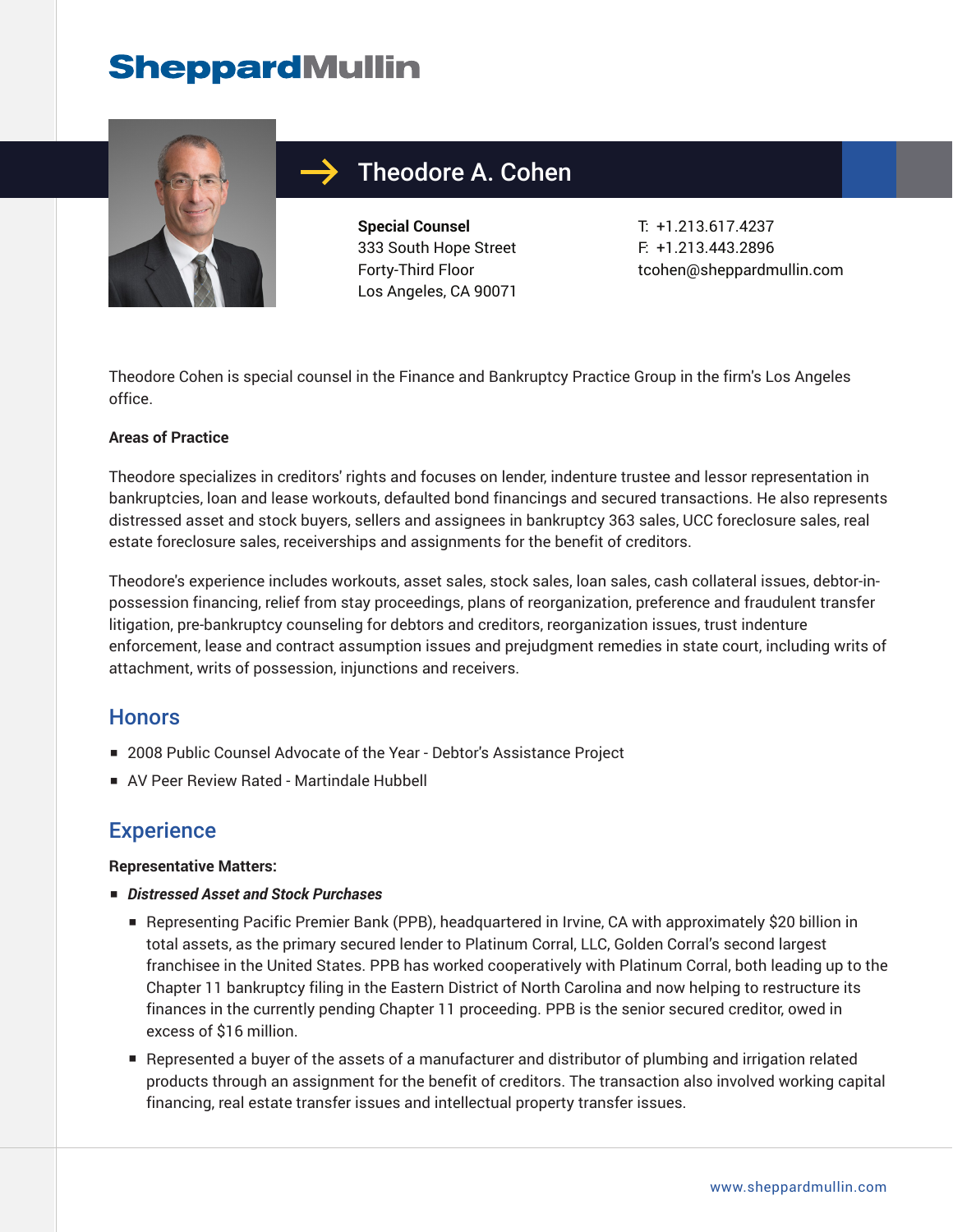- Represented Bidz.com, an online jewelry auctioneer, in acquiring diamonds and other jewelry of The Colibri Group. Bidz.com acquired these assets from a state court receiver appointed over The Colibri Group in Rhode Island.
- Represented the stalking horse buyer of the stock of LoanCare Servicing Center owned by LandAmerica Financial Group in LandAmerica's bankruptcy.
- Represented a defense contractor in forming a special purpose entity to merge with a target company that had gone through bankruptcy and confirmed a plan of reorganization. The merger occurred postconfirmation. The transaction involved significant due diligence regarding the target company's premerger compliance with the plan of reorganization.
- Represented Bidz.com in acquiring all of the jewelry inventory and a significant amount of loose diamond inventory from L.I.D. (LID). Bidz.com acquired the jewelry and diamonds in LID's Chapter 11 bankruptcy pending in the Southern District of New York through a Bankruptcy Code Section 363 sale.
- Represented an aluminum and zinc alloy die caster in acquiring the assets of a competitor through an assignment for the benefit of creditors. While the sale closed immediately after the assignment, at the request of Theodore's client, the assignee operated the business for a limited time period thereafter, which ensured a smooth transition and created additional value for the assignee and for the client.
- Represented a managed service provider of outsourced personnel services in acquiring the assets of a competitor through an assignment for the benefit of creditors. The value of the acquisition to Theodore's client was much greater than the purchase price, as the acquisition enabled the client to develop additional and much greater business than the competitor had developed. To preserve value, the sale closed very quickly.
- Represented a publicly traded high-tech company in acquiring all of the assets of three distressed privately held corporations through an assignment for the benefit of creditors. Theodore's client was the high bidder at an auction sale conducted by the assignee. Because the assets were in danger of losing their value or disappearing, it was imperative to close the sale quickly. The sale was completed one day after the assignment for the benefit of creditors.
- Represented a private equity and mezzanine/subordinated debt capital firm in: (i) making a debtor-inpossession financing loan to a chrome plating company in Chapter 11; (ii) negotiating and documenting a stalking horse asset purchase agreement for Theodore's client to purchase assets and assume the leases and licenses of the debtor; and (iii) overseeing the negotiation and documentation of employment agreements between Theodore's client as buyer and two key employees, in conjunction with the sale.
- Represented a buyer of the assets of a rubber manufacturer through an assignment for the benefit of creditors. In addition to negotiating and documenting the asset purchase agreement, Theodore participated in the negotiation and documentation in the agreements pursuant to which the rubber manufacturer's former secure lender obtained an equity interest in the buyer in exchange for consenting to the sale free and clear of the lender's lien.
- Represented a secured lender that successfully foreclosed on its collateral through a public sale under the Uniform Commercial Code. Theodore's client became the owner of the foreclosed assets and successfully defended against a post-foreclosure lawsuit challenging the foreclosure because: (i) the complaining party had received notice of the sale and failed to object or bid; and (ii) the amount of the secured lender's debt was so large that there could be no argument that the value of the property exceeded the amount of the debt.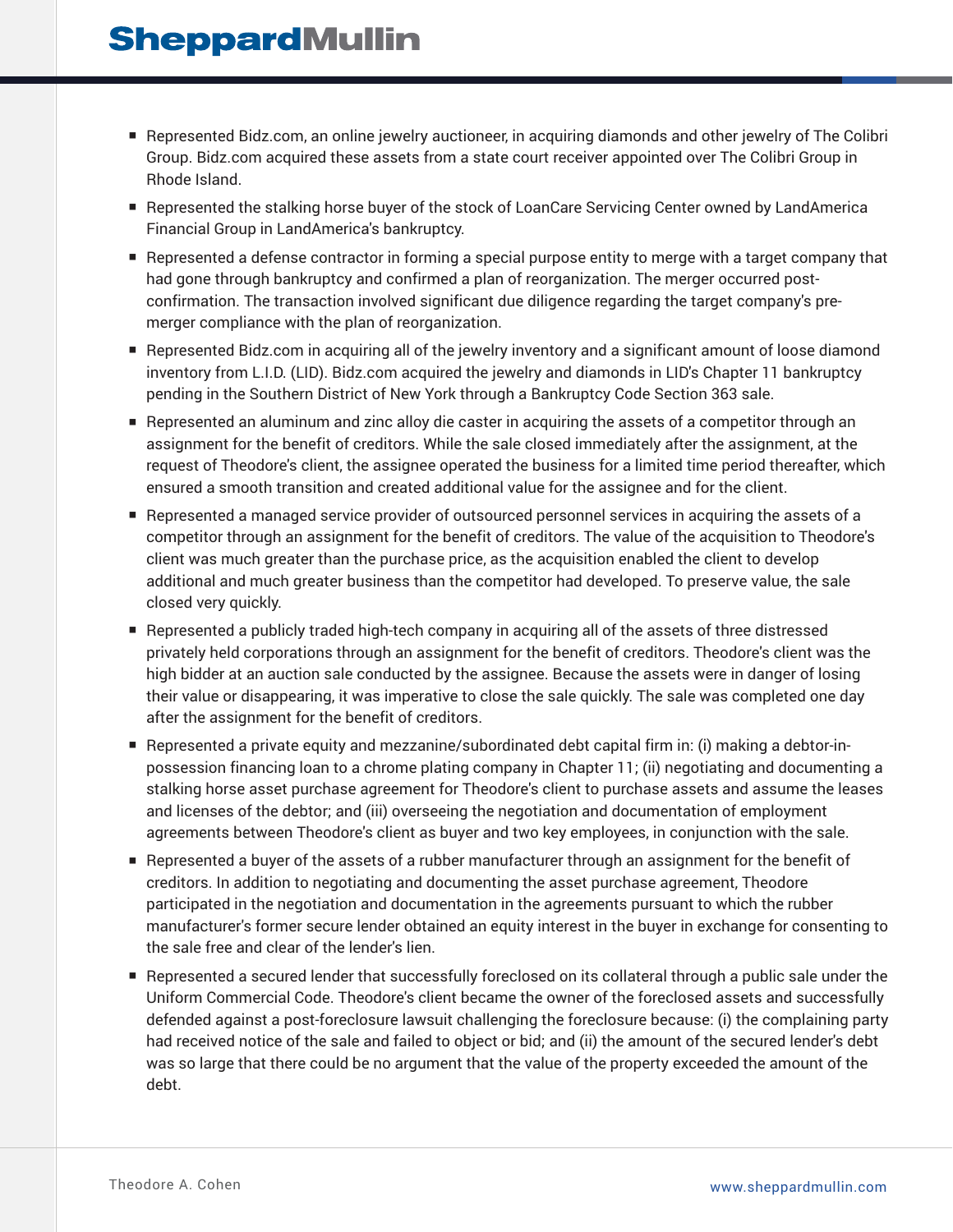#### ■ *Enforcing Lenders' and Indenture Trustees' Rights in Workouts, Bankruptcy and State Court*

- Represented U.S. Bank in enforcing its secured loan rights on a defaulted loan against: (i) a corporate borrower in the business of providing check cashing services; and (ii) two individual guarantors (unsecured), one of which had significant assets. Based upon obtaining a hotly contested right to attach order against the guarantors, the matter settled on terms very favorable to U.S. Bank.
- Represented U.S. Bank, Cathay Bank and Comerica Bank in many real estate foreclosures and workouts/ restructurings, as well as judicial foreclosure and guarantor litigation.
- Closed an \$8.2 million loan workout and restructuring, including new credit, on behalf of a bank client with respect to a borrower in the injection molding and plastic parts production business. The refinancing package included equipment loans, real estate loans, a revolving working capital facility, SBA financing, bond financing and guaranties. As part of the workout, Theodore solidified the bank's collateral position and provided relief to the borrower in extending and restructuring the obligations.
- Represented U.S. Bank in its capacity as an indenture trustee with respect to secured and unsecured bond financings in more than 15 different transactions. Theodore's experience in this regard includes Chapter 11 reorganizations, real and personal property sales, Hurricane Katrina and Rita-related properties, Chapter 7 liquidations, a railroad rolling stock lease, assisted living facilities, low-income housing, high-value condominiums, a steam generation facility and a multi-tenant industrial facility.
- Represented a secured lender, CoBank, in enforcing its \$72 million loan made to a provider of cellular telephone service in Michigan and California. The borrower defaulted and filed Chapter 11. Theodore's client caused the borrower to sell its assets over the objection of the borrower's shareholder, who had pledged his shares to Theodore's client as collateral. The client, through a receiver, voted the shareholder's shares, electing to sell rather than reorganize. The borrower's assets were sold in a series of 363 sales that maximized the return based on competitive bidding. The client expected to receive net proceeds of approximately \$45 million, and ended up with close to \$60 million.
- Enforced the rights of Business Alliance Capital Corporation, an asset-based lender, against a borrower, Pegnato & Pegnato Roof Management, in Pegnato's Chapter 11 bankruptcy case. After negotiating a debtor-in-possession financing stipulation approved by the court, Theodore helped negotiate and document a sale of the borrower's assets under Bankruptcy Code Section 363 that resulted in his client being paid in full.
- Represented the rights of a supplier against a customer that did not pay for product that Theodore's client had shipped to the customer. After the customer filed a Chapter 7 bankruptcy petition, Theodore successfully obtained a writ of attachment against the principals of the customer, who had guaranteed the customer's obligations to his client. This resulted in the client obtaining over an 80% recovery.
- Represented a secured lender in liquidating the assets of its borrower, a toy distributor. Theodore's client found a buyer, and rather than going through an expensive and time-consuming bankruptcy proceeding, his client foreclosed its security interest under Article 9, thereby extinguishing all junior liens, and sold the collateral to the buyer through a simple bill of sale.
- *Other Bankruptcy Issues*
	- Defended video products distributors against a \$1 million preference action brought by Tower Records in Tower's bankruptcy. Based upon financial information Theodore had VPD gather and produce, VPD was able to settle the matter for \$32,500.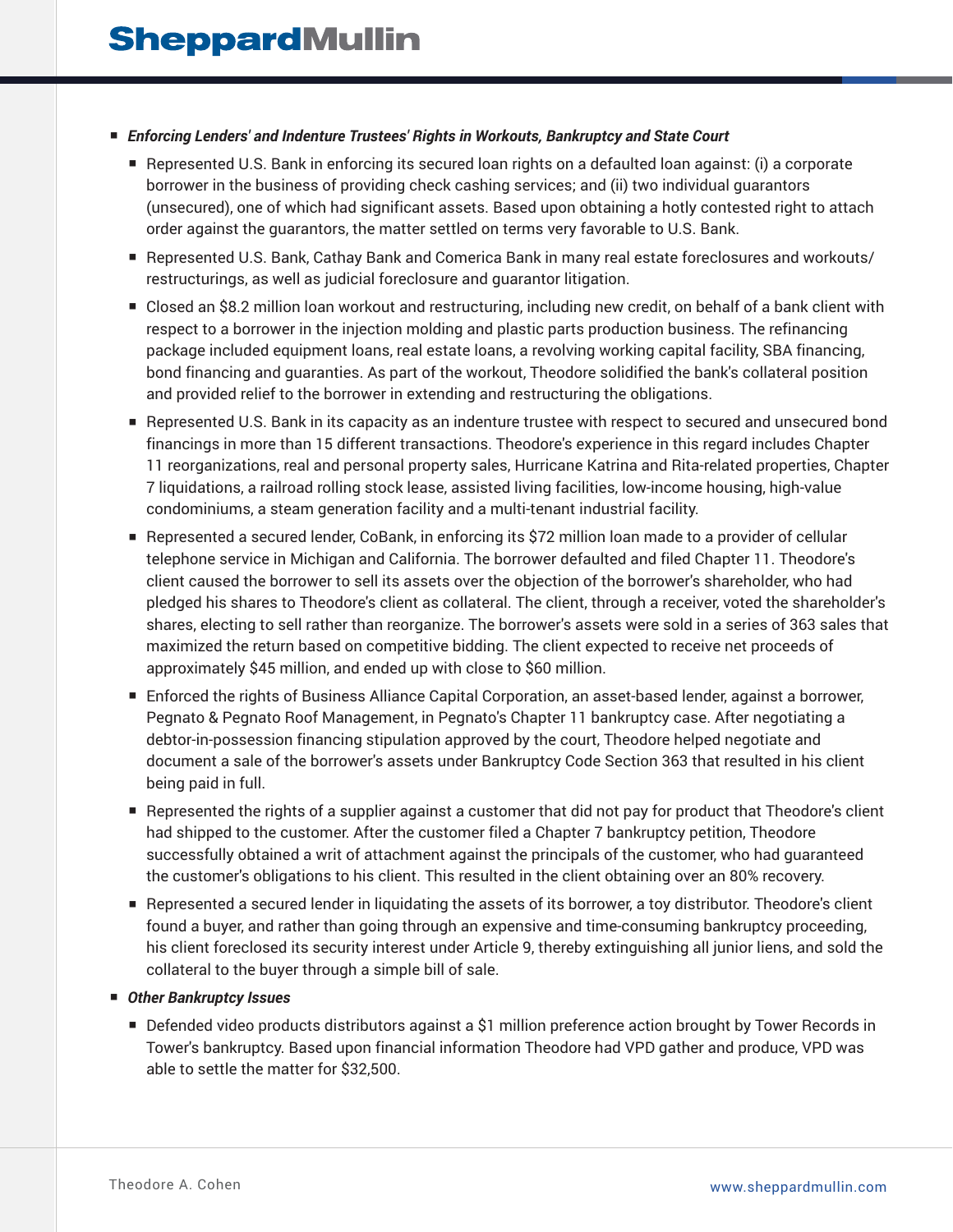- Represented a defendant being sued by a plaintiff who had acquired the claim against the defendant from a bankruptcy trustee for a corporation. The plaintiff was represented by a state court litigator. Theodore removed the lawsuit to the bankruptcy court on the grounds that the bankruptcy estate was entitled to a portion of any recovery. After the bankruptcy court denied the plaintiff's motion to remand, with plaintiff and his counsel facing sanctions for discovery violations, the plaintiff dismissed the lawsuit against Theodore's client with prejudice.
- Provided bankruptcy advice to an individual with discrimination claims against a large retail chain that filed bankruptcy while the individual's state court lawsuit was pending. By objecting to the debtor's asset sale on the grounds that the purchaser should not be absolved of successor liability with respect to the individual's claims, Theodore was able to negotiate a relief from stay stipulation to allow the individual to proceed with her lawsuit in state court as against insurance proceeds. His client obtained a favorable settlement from the insurer.
- Represented an individual plaintiff with tort claims against a large restaurant chain that filed Chapter 11 bankruptcy after Theodore's client, through state court counsel, had filed her lawsuit against the debtor. In the face of significant opposition from the debtor and the debtor's insurer, Theodore obtained an order from the bankruptcy court granting his client relief from the automatic stay to pursue the state court litigation based on the debtor's insurance policy. His client obtained a very favorable settlement from the insurer.

#### ■ *Insolvent Company and Trustee/Receiver/Assignee Cases*

- Represented Insolvency Services Group (ISG) in its capacity as assignee for the benefit of creditors of Import Stone. After Import Stone made an assignment for the benefit of creditors (ABC) to ISG and ISG sold the assets formerly owned by Import Stone to a buyer (the sale), several of Import Stone's creditors filed an involuntary bankruptcy case against Import Stone seeking to unwind the ABC and the sale. Theodore obtained dismissal of the bankruptcy and the sanctions awarded against the petitioning creditors.
- Provided advice to several subprime lenders in liquidating, either through private sales, assignments for the benefit of creditors or bankruptcy. Theodore has also represented several warehouse lenders in enforcing their rights against subprime lenders.
- Represented a distressed film distribution company that made an assignment for the benefit of creditors. The company's assets were subsequently sold to a strategic buyer. Theodore negotiated with the assignee, the company's secured lender and the buyer, and helped coordinate the resolution of issues affecting the company, including the termination of employees and indemnification of officers and directors.
- Represented a British liquidator of the purported owner of a film library of American newsreel footage dating back to the 19th century. Notwithstanding a formidable legal challenge to the purported owner's title to the film library, in selling the film library, the liquidator obtained a significant cash payment and royalty percentage from future exploitation of the film library in exchange for conveying whatever right, title and interest the liquidator held in the film library.
- Represented a receiver appointed by the bankruptcy court to collect a judgment held by the estate against a third party. Theodore defeated the third party's assertion that a high-balance bank account owned by the third party was exempt from execution as a qualified retirement account. In addition to prevailing before the bankruptcy court, he obtained an affirmance of the bankruptcy court's ruling from the Ninth Circuit Bankruptcy Appellate Panel.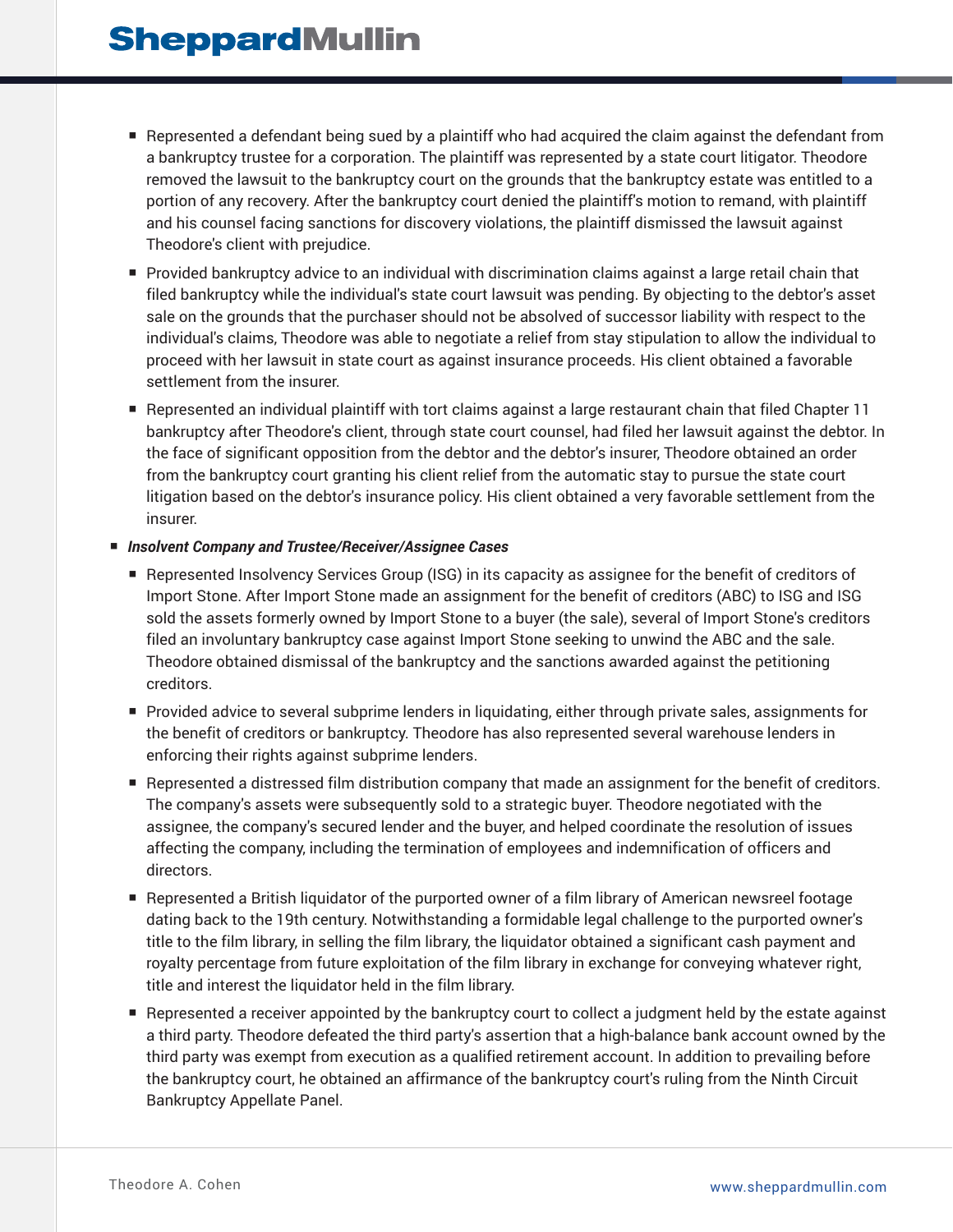#### Articles

- A Bankruptcy Primer for Employment Practitioners What to do if a defendant  $-$  or your own client  $-$  files bankruptcy 05.2021
- "UCC Article 9 Foreclosure Sales: An Alternative To Bankruptcy Code Section 363 To Buy And Sell Distressed Assets," *ABA Commercial Law Newsletter*, November 2013
- Contributing Author, "Bankruptcy Issues in Employment Litigation," Chapter 11 of Andrew Friedman's, *Litigating Employment Discrimination Claims*, June 2009
- "Seventh Circuit Finds That Issuer of Fairness Opinion Did Not Commit Gross Negligence," *Sheppard Mullin Finance & Bankruptcy Law Blog*, March 2008
- "Navigating the Minefield: What Employment Litigators Should Know When Their Clients or Clients' Adversaries File Bankruptcy," *California Labor & Employment Law Review*, Volume 21, No. 6, November 2007
- "California State Courts Continue to Validate Assignments for the Benefit of Creditors," *Sheppard Mullin Finance & Bankruptcy Law Blog*, September 2007
- "Return of Preferential Payment Arising From Fraud Settlement Does Not Revive Creditor's Nondischargeability Claim," *Sheppard Mullin Finance & Bankruptcy Law Blog*, October 2006
- "Bankruptcy Practitioners, Get Your Guns: Haberbush and Sherwood Partners Set the Stage for a Showdown Between the Code and State ABC Law," *American Bankruptcy Institute Journal*, Vol. XXV, No. 6, July/August 2006
- "In Re Submicron: Credit Bidding Revisted," *Sheppard Mullin Finance & Bankruptcy Law Blog*, January 2006
- "When Should Religious Leaders Face Liability For Defamation?" *33 Journal of Church & State 681,* 1991

### Speaking Engagements

- Panelist, "The Intersection of Employment and Bankruptcy Law: What Every Employment Litigator Must Know," California Lawyers Association 37th Labor and Employment Law Section Annual Meeting, July 16, 2021
- Panelist, "Evaluating Bankruptcy, Receivership, and Assignment for the Benefit of Creditor Alternatives to Protect Lender, Buyer and Borrower Interests," Strafford Publications webinar, May 19, 2021
- Presenter, "UCC Foreclosures on Collateral: Effectuating a Sale and Evaluating Article 9 Alternatives," Strafford Publications webinar, November 2014
- Presenter, "Bankruptcy Risks for Secured Lenders," Strafford Publications webinar, February 2013
- Panelist, "Commercial Real Estate: Secrets to Success in the New Real Estate Game," Smart Real Estate Investor's Seminar, January 2010
- Panelist, discussion on comparisons and contrasts of UCC foreclosures, bankruptcy sales, assignments for the benefit of creditors and receiverships as alternatives for effectuating transfers of distressed assets, Strafford Publications webinar, October 2009
- Speaker, discussed bankruptcy issues in employment law entitled "Practicing Employment Law in Hard Times," California Employment Lawyers Association seminar, Southern California, July 2009, and Northern California, August 2009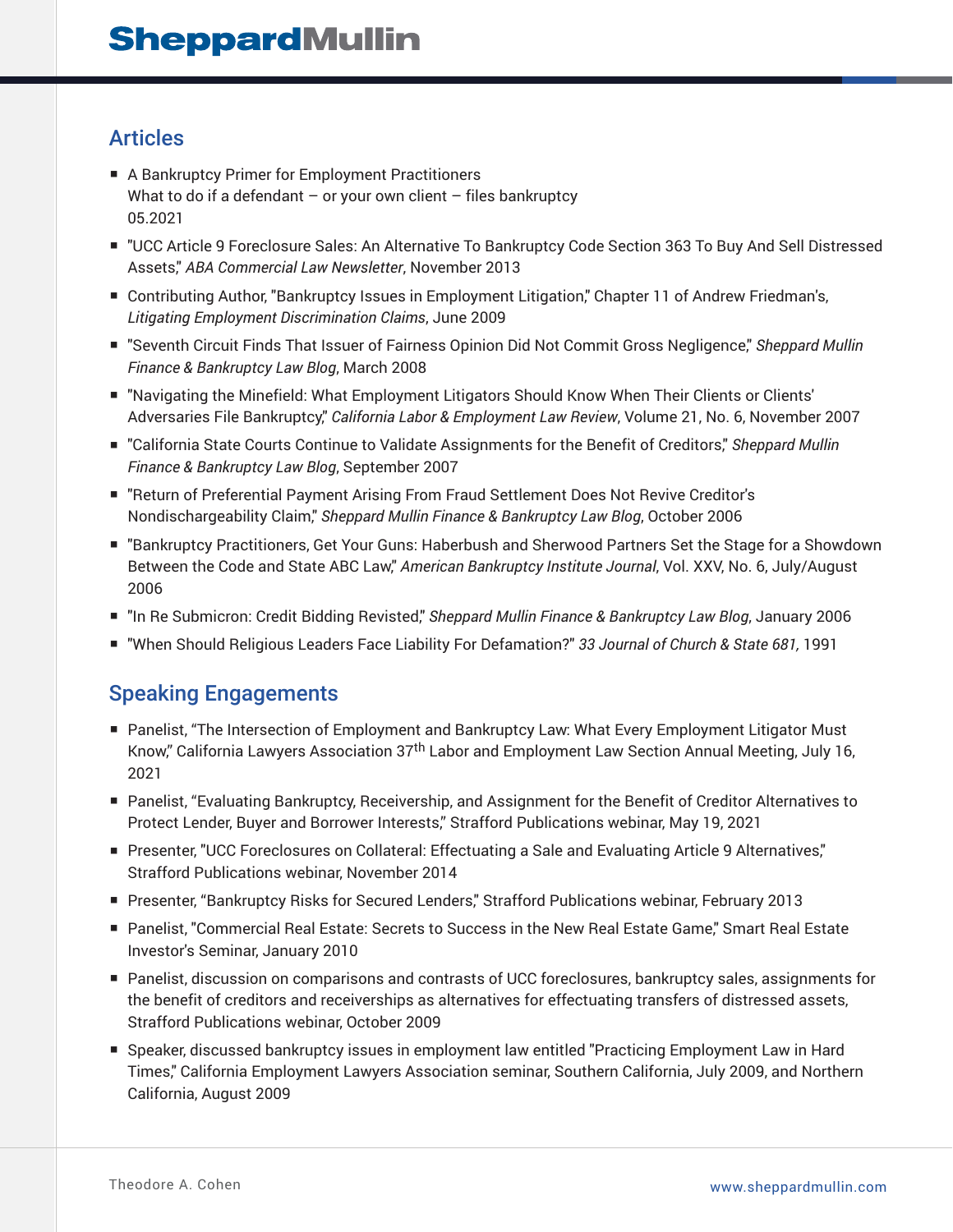- Panelist, "Bankruptcy 101" for employment lawyers, Labor & Employment Law and Bankruptcy Sections, Beverly Hills Bar Association, June 2009
- Panelist, "Bankruptcy Issues in Wage and Hour and Other Class Action Litigation," California Employment Lawyers Association, May 2009
- Panelist, "The Economic Crisis: What to Do When the Deep Pocket Develops a Hole," Labor & Employment Section of the Los Angeles County Bar Association, February 2009
- Panelist, discussion on lender remedies and anti-deficiency issues in defaulted real estate loans, presented to one of Sheppard Mullin's largest financial institution clients, February 2009
- Panelist, discussion on bankruptcy issues in employment litigation, 28th Annual Los Angeles County Bar Association's Labor and Employment Law Symposium, March 2008
- Presenter, "Mechanisms for Buying and Selling Distressed Assets to Maximize Return and Minimize Risk: Bankruptcy 363 Sales, Assignments for the Benefit of Creditors, and UCC Foreclosure Sales," Sheppard Mullin Corporate Practice Group, November 2007
- Moderator, discussion on cutting-edge bankruptcy issues with a focus on practice in the Central District of California, May 2007
- Presenter, program on subprime loan bankruptcies, Professional Resources Group, April 2007
- Panelist, discussion on assignments for the benefit of creditors as a viable alternative to bankruptcy, 2006 West Coast Plan of Reorganization Conference of the Association of Insolvency and Restructuring Advisors, September 2006
- Presenter, program on the Bankruptcy Abuse Prevention and Consumer Protection Act of 2005, Professional Resources Group, February 2006
- Presented programs regarding the effect of bankruptcy on pending state court litigation to the California Employment Lawyers Association and to LEFTJAW, a Southern California association of plaintiff's employment lawyers

#### **Memberships**

- Member, American Bar Association
- Member, American Bankruptcy Institute
- Member, Los Angeles Bankruptcy Forum
- Member, Business Law Section, State Bar of California

#### **Practices**

Asset Based Lending Bankruptcy and Restructuring Bankruptcy Litigation Commercial Lending and Financial Transactions Commercial Mortgage Backed Securities ("CMBS")